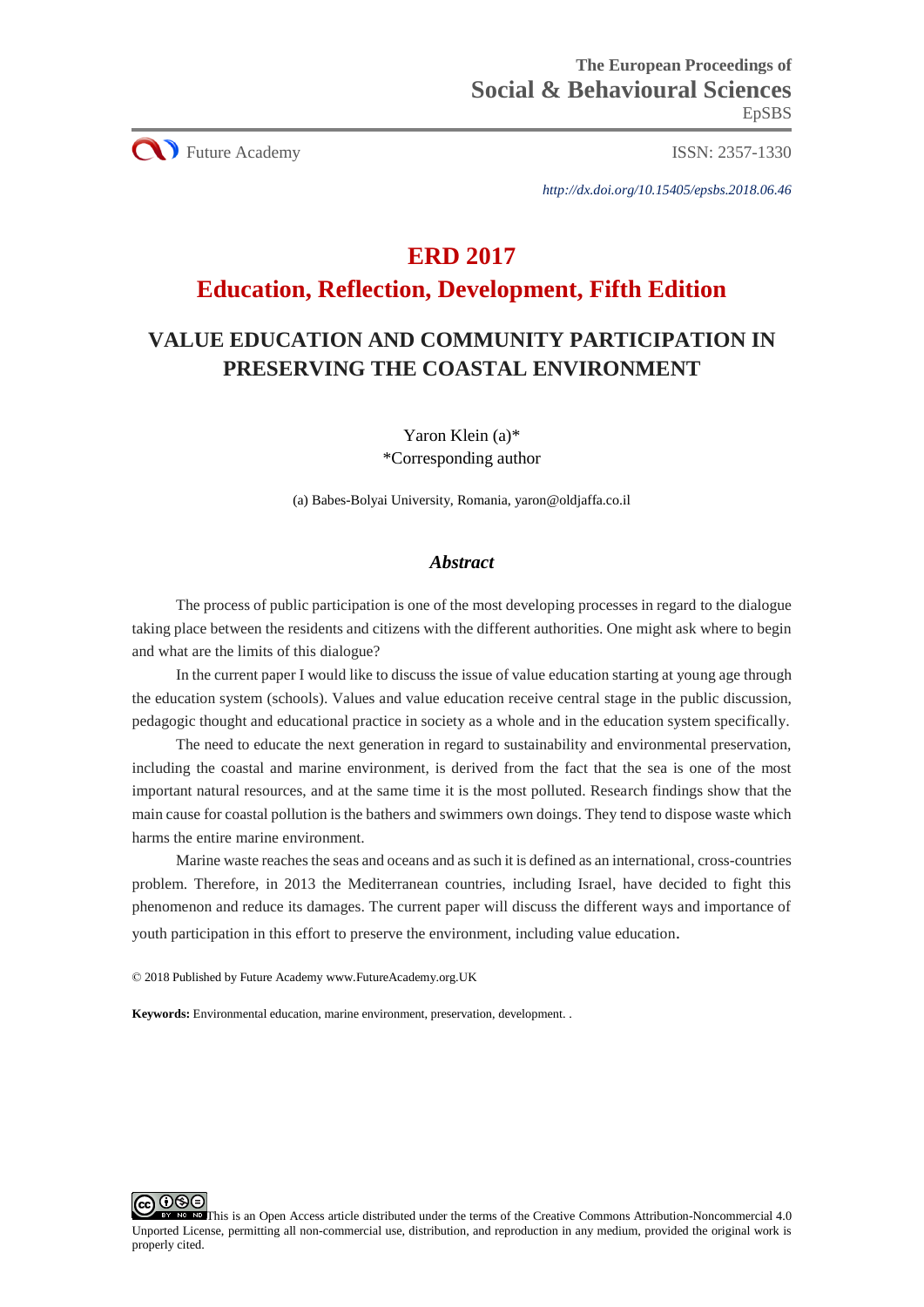### **1. Introduction**

The process of public participation is one of the most developing processes in regard to the dialogue taking place between the residents and citizens with the different authorities. One might ask where to begin and what are the limits of this dialogue?

In the current paper I would like to discuss the issue of value education starting at young age through the education system (schools), as well as part of the familial experience where parents and their children arrive to the coast for leisure, and at the same time are being exposed to values such as coastal environment preservation. Values and value education receive central stage in the public discussion, pedagogic thought and educational practice in society as a whole and in the education system specifically.

In the last few years major changes have occurred in the pupils' self-perception and the way they perceive others. Their way of thought and self-efficacy has changed dramatically as well. The average adolescent pupil is more open-minded, more aware to his own abilities and less chained to norms and ideology as was in past times. They live and act in a constantly changing world and they change along with it.

The need to educate the next generation in regard to sustainability and environmental preservation, including the coastal and marine environment, is derived from the fact that the sea is one of the most important natural resources, and at the same time it is the most polluted. Research findings show that the main cause for coastal pollution is the bathers and swimmers own doings. They tend to dispose plastic waste such as nylon bags, food packages and disposable dishes which harm the entire marine environment: the marine life and leisure bathers alike (NRDC 2014).

Marine waste reaches the seas and oceans and as such it is defined as an international, cross-countries problem (Ibid). Therefore, in 2013 the Mediterranean countries, including Israel, have decided to fight this phenomenon and reduce its damages (Israel Ministry of Environmental Protection n.d.). The current paper will discuss the different ways and importance of youth participation in this effort to preserve the environment, including value education since school age and as part of schools' curriculums.

#### **2. Problem Statement**

The interaction between people and the environment means that there is a mutual influence, where one side-effects the other and vice versa. Humanity receives natural resources from the environment that include quarried substances, raw materials, energy and other ecological resources such as air to breathe and water to drink. In this sense the environment assures our physical existence, but it also serves as a source of relaxation, wonder and inspiration that feed our spiritual needs as well.

This mutual effect is not always harmonic. We pollute the air, water and ground with by-products that in turn return to poison us. We overuse the natural resources, irreparably waste non-renewable resources and interrupt delicate natural balances. We also affect future generations, damage the flora and fauna that share the earth with us, while on top of that there is the fact that human economic, political and social institutions unequally distribute the depleting resources and thus different countries face different environmental risks and their citizens' lives are worsening. This unsustainable conduct is leading humanity to the verge of major challenges (Bridges 2002).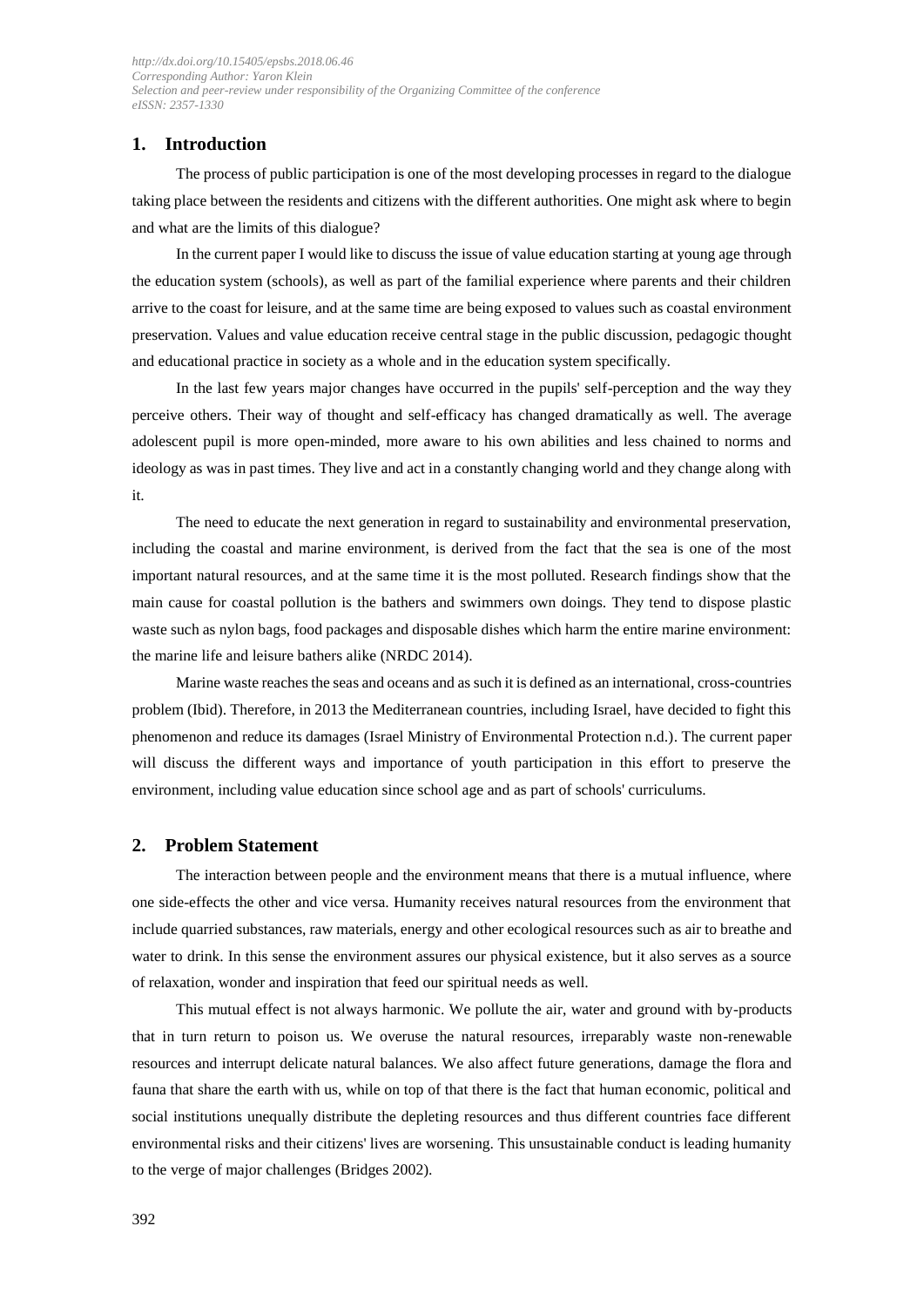If such a description of the state of affairs is correct, then proper environmental education has to serve as the basis of the  $21<sup>st</sup>$  century education in a whole. Nonetheless, we must ask what is proper environmental education, what are its elements and to whom it needs to be taught.

In this day and age the human society is becoming more and more aware of the global environmental crisis, which led to international consent regarding the need to find new ways of development, i.e., a sustainable development that serves the needs of the current generation without harming the ability of the next generation to self-sustain their needs. This idea is based upon the realization that human development depends on local and global ecological systems (Ibid).

Since the education system has a key part in moulding attitudes, changing norms and initiating actions of ecological civil responsibility, the place of environmental education is on the rise (Bar-Haim, Yaish & Shavit 2008). The understanding that the wellbeing of future generations depends on the seeds of knowledge and responsibility that society sows today is shared by both the ministry of education and the ministry of environmental protection. The current paper aims to better understand the means to implement sustainable conduct among pupils, teachers, schools and communities.

Key actors that are responsible of school curriculums believe that the standpoint of sustainable education has changed in the last decade. It shifted from scientific fields towards the socio-philosophical fields. Sustainable education as well as other subjects such as musical education, safety education, health education etc., are no longer considered to be narrow disciplinary fields, but multi-disciplinary worlds with socio-cultural perspectives, theoretical frameworks and models for educational activation.

Despite their importance, they are not being taught as a lesson in the system. The schools as key educational actors have, undoubtedly, the responsibility to develop and implement them, while these initial steps also grant the opportunity to find vast educational solutions that will reflect the creative nature of teachers as educators, their dedication and the schools as leading factors in the community. In other words, it is possible to say that it might enable teachers to realize and fulfill their educational dreams and passion, as well as an opportunity to develop meaningful educational processes in cooperation with the community. It seems that the awareness and belief of the teachers and the community surrounding the school regarding active sustainable education is the first step towards planning and activating it (Tan & Pedretti 2010).

Such an educational curriculum is not easy to develop and implement, nor is it easy to promote awareness to it. There are many contents, values and ways to do so. Nevertheless, small groups of active learning for pupils, focusing on relevant problem identification, locating and analyzing data, getting familiarized with the relevant literature and wise interpretation, will allow to implement and develop knowledge with minimal systematic investment and in the shortest time (Ibid).

Another difficulty in creating such a curriculum lies in the fact that environmental education is not only multi-disciplinary but also interdisciplinary. Analyzing and understanding environmental dilemmas, while taking into account the unbreakable linkage between the ecological-environmental and social components, necessitates an integrative and holistic approach of the teaching-learning process that crosses the line of the traditional disciplinary borders. Therefore it is not surprising that environmental education faces difficulties in the disciplinary structure that characterizes the current education system (Stevenson, 2007).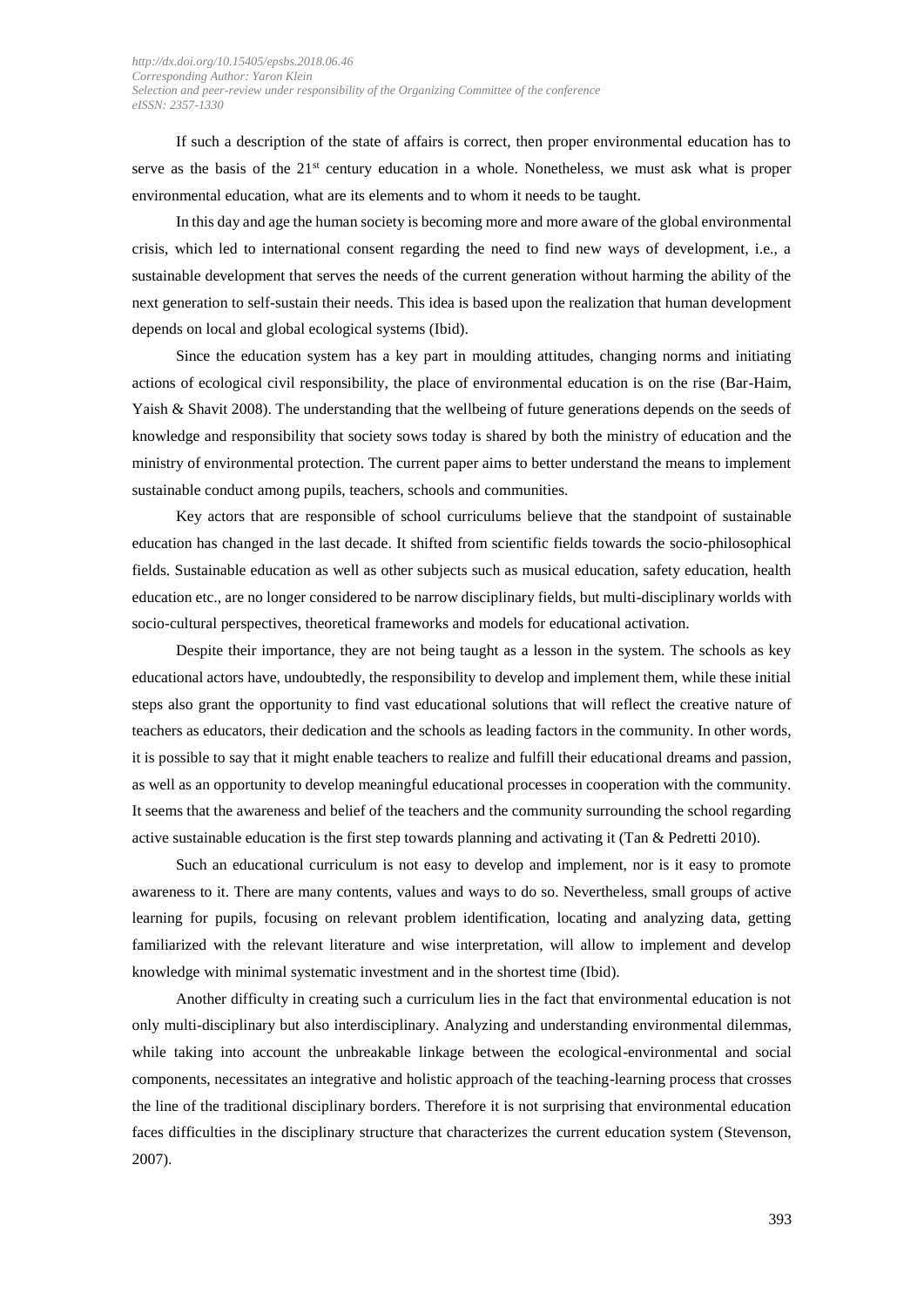In the Israeli context, a new educational reform was implemented a few years back. It is called "Ofek Hadash" (New Horizon), which supplies the organizational infrastructure necessary for developing active learning in small groups of multi-disciplinary subjects that might involve outdoor learning as well, such as community and peer group meetings, experts and other key factors (Israeli ministry of education n.d.).

Doctor Daphna Goldman and peers, from the program of humanity and environmental studies in Beit Berl academic college raises the question to why one must deal with environmental education. According to her, environmental studies give answer to wide educational goals. She also claims that we have no other choice. Humanity faces an environmental crisis due to its dependency on life-supporting ecological systems. This crisis is manmade, and only men, only people can initiate, design and promote a different balanced way. In other words, environmental education is an existential need (Goldman, Yavetz & Pe'er 2014).

Following the above mapping of the importance of environmental education, it is the time and place to further deal with the connection between environmental and sustainable education, outdoor learning and the historical context of environmental education. It is also important to establish some basic guidelines for environmental education activation and map the existing models to such a field.

#### **3. Research Questions**

What is a proper environmental education?

What are its goals and how can it be developed and implemented in the education system?

#### **4. Purpose of the Study**

Understanding and defining environmental value education in order to turn it from theory into practice and implementing it in the education system.

#### **5. Research Methods**

Our research is mainly based on the literature review.

#### **6. Findings**

The aims of proper environmental education: In 1977 the UN organized a conference on environmental education that was held in Tbilisi. This conference was the first to define the roles, objectives and characteristics of this kind of education. According to the Tbilisi declaration, the goals of environmental education are:

- 1) To foster clear awareness of, and concern about, economic, social, political and ecological interdependence in urban and rural areas;
- 2) To provide every person with opportunities to acquire the knowledge, values, attitudes, commitment and skills needed to protect and improve the environment;
- 3) To create new patterns of behavior of individuals, groups and society as a whole towards the environment.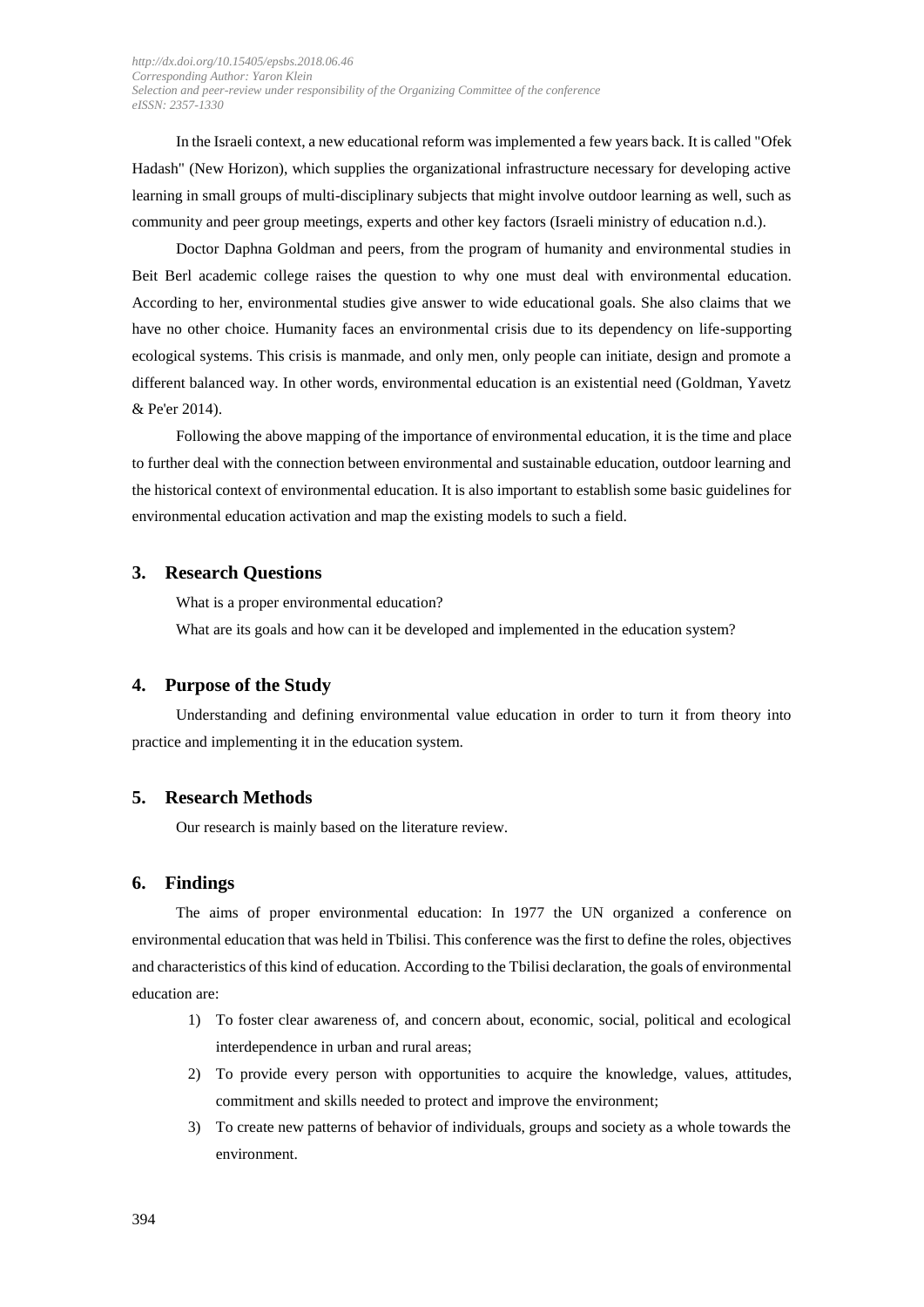The Tbilisi conference promoted the recognition in the importance of environmental education and gave rise to the number of educational programs worldwide, but it did not clarify enough the linkage between the scientific and societal values in this field, nor did it portray the proper and efficient ways to achieve these goals.

Though most people agree to the necessity of clean air, clear waters and pleasant environment, not everyone is willing to pay the price for them in their priorities in times of conflict, for instance between making a living to environmental protection or between developments versus preservation. Many surveys and studies held worldwide regarding public viewpoint on environmental protection show that the majority of the population (at least in developed countries) is aware to various environmental problems and declare on its wish for better governmental solutions. At the same time, a significant lower rate of responses declare they are willing to pay personal prices in dealing with these problems, i.e., pay higher taxes, change habits or lower their standard of living. This gap is called "The Environmental Deficit" (Klein 2009).

With this deficit in mind, the goals of the Tbilisi conference were too general and undemanding. A more solid and specific ideological content must be casted within the Tbilisi declaration. Furthermore, the declaration did not define the exact nature of environmental education based on the above three goals. The mentioned goals were so widely defined, that different and even contradicting environmental educations may rise from it.

Therefore, in order to turn theory into practice, we must take into consideration basic guidelines for environmental education activation. The following guidelines that will be introduced are not hierarchically or linearly ordered. They were chosen and introduced since I found them to be acceptable among professionals.

1) The school's community is a learning community in an ongoing process, and it includes all the pupils, teachers, school's staff and the parents. This community needs to be a part of the learning and changing process since the environmental education program will be created to last for the long run and will be structured gradually and as a continuous process. The education process will include activities, guidance and a continuing education program;

2) Relevance and actuality – the environmental education should deal with actual and relevant subjects for the pupil as an individual and for the whole school's community. There is no point in dealing with subjects that are estranged to the pupils' worlds of interests. Therefore the school must match the program to the children's surroundings, characteristics, interests, as well as to the school's staff and community;

3) Environmental education must be based upon knowledge from various fields (science, geography, history, politics) and contain socially exciting aspects. It is also beneficial for the knowledge acquiring to be held through active participation of the pupil and with interaction with others such as teachers, community members, professionals etc. These means help the learning process to be more meaningful for the pupils and help them see the relevance of the subject to their everyday life;

4) Environmental education is more efficient when held outdoors. It helps the pupils to feel attached to their surroundings, to feel they care and responsible. Outdoor learning also allows them to directly experiment with phenomenons;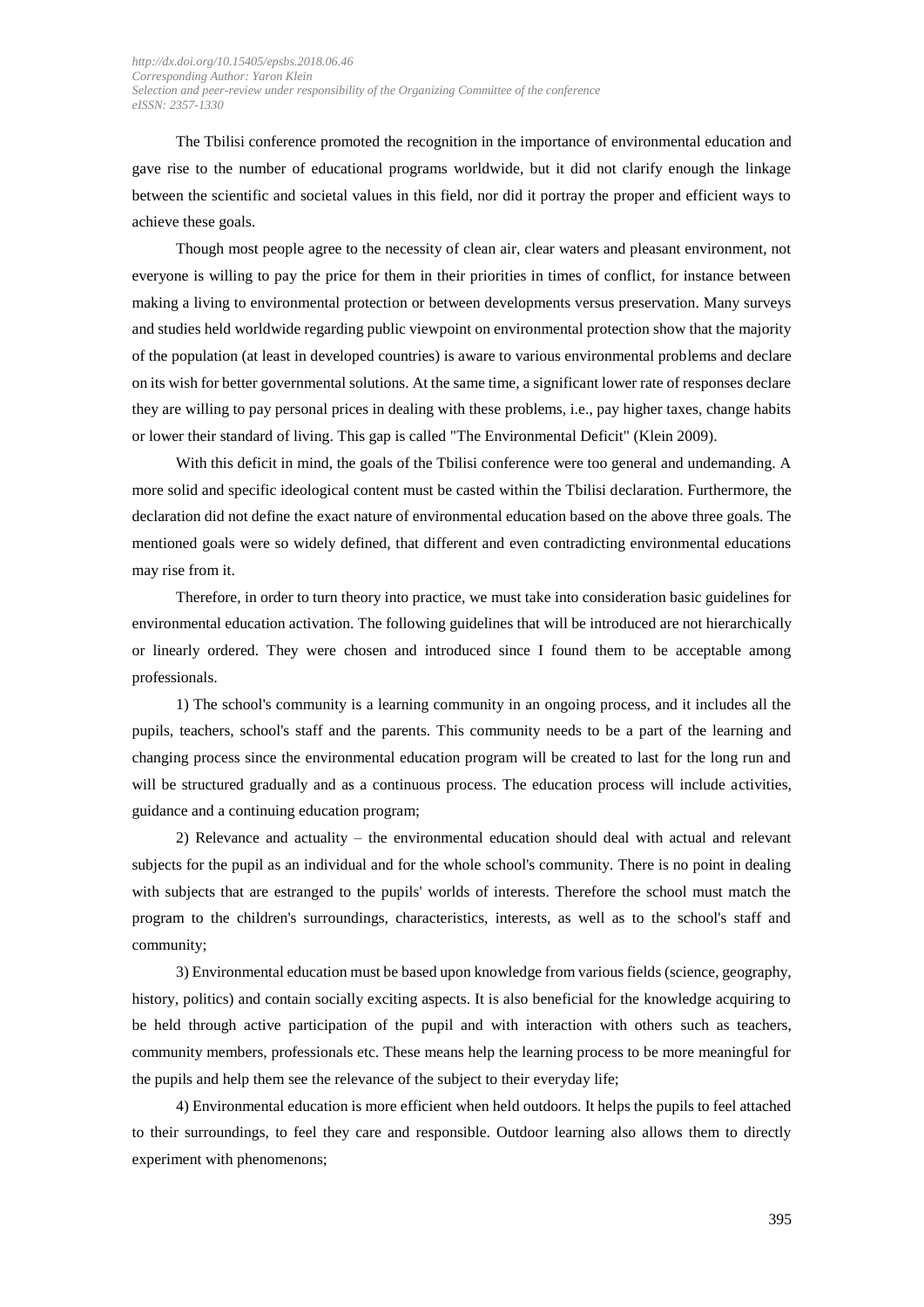5) Environmental education is taking place in a socio-cultural context that must be taken into consideration as well. Different societies have different cultures, histories and sets of values, and they all should be reflected in the curriculum;

6) Environmental education is interdisciplinary and is based upon different contents and sources. It can reflect almost every subject studied in school and can be implemented as part of the school's program with all-inclusive participation;

7) Environmental education must supply tools, thinking strategies and actions in order to develop the next civilian generation in a democratic society; It also must educate to critical thinking and to develop relevant skills such as making arguments, establishing stances, asking questions, collecting and analysing data from different sources etc.;

8) Environmental education can also strengthen collaboration inside and outside the schools, place of residency and state. These are necessary for the success of the process that includes the environment and society, which is something that will be demanded of the future civilians;

9) Last but not least, environmental education educates to take action. It allows the pupil to experiment with making actions aimed to protect the environment and active citizenship.

An exact definition of the goals of environmental education must start in defining the goals of education in general, mainly because environmental education is first and foremost education. I believe that if the education system wants to deal with actual education and not just with granting individual tools for personal success, they must nurture school graduates who are "human" or "people of culture".

This is true in regard to the Israeli society as well. It has no hope for the future if pupils will not be taught to identify with a valuable social goal that is bigger than themselves. This kind of education has the potential to supply the education system with an actual pedagogical horizon. Human-focused environmental education is not only science. It must deal with the essence of our existence, our affinity towards other, may they be other humans, animals or plants that share the planet with us.

The humane environmental education deals with human essence: whether human beings are selfish economic creatures acting for self-gain in the short term while taking advantage of their surroundings, or rather human beings see themselves as part of the entirety of humanity and planet, connected and responsible to their own generation and those to come.

#### **7. Conclusion**

A proper environmental education is the humane education of our times. It nurtures thinking and moral pupils; pupils who deal with essential questions regarding the proper ways to live and exist; pupils who are environmentally sensitive and modest, with good virtues that will rehabilitate our interconnectedness with the world; pupils that are not afraid to deal with issues of injustice and believe they have the responsibility to leave a better world than the one they were born into.

Following the above standpoint, the two pillars that humane environmental education must base upon are: 1) Environmental education is an education for responsibility, consideration of others, sensitivity and modesty; 2) Environmental education is a civil and political education for caring, involving and the belief of one's ability to change the world.